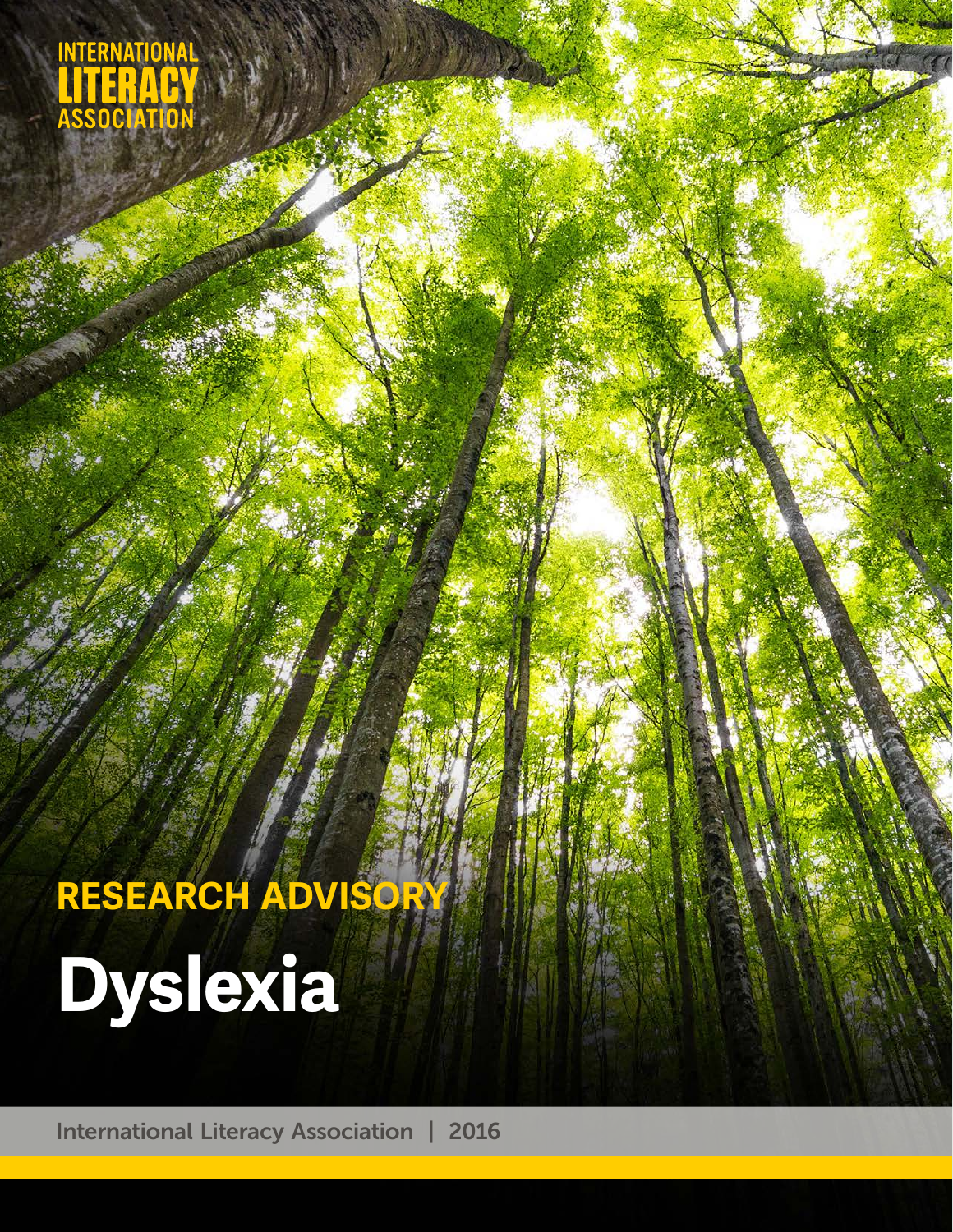oth informal and professional discussions about dyslexia often reflect emotional, conceptual, and economic commitments, and they are often not well informed by research. Our beliefs and practices should be grounded by what lexia often reflect emotional, conceptual, and economic commitments, and they are often not well informed by research. Our beliefs and practices should (Elliott & Grigorenko, 2014; Vellutino, 1979; Washburn, Joshi, & Binks-Cantrell, 2011). Although there are contradictions and uncertainties in the research on dyslexia, there are also important convergences.

First, some children, both boys and girls, have more difficulty than others in learning to read and write regardless of their levels of intelligence or creativity. When beginning literacy instruction is engaging and responsive to children's needs, however, the percentage of school children having continuing difficulty is small (Vellutino et al., 1996; Vellutino, Scanlon, & Lyon, 2000).

Second, the nature and causes of dyslexia, and even the utility of the concept, are still under investigation. Although genetics and neurology appear to play a role in reading difficulties, environment and instruction moderate that role. Evidence does *not* support what many take to be indicators or predictors of dyslexia, including clumsiness, fine motor problems, attention deficits, creativity, or handedness (Barth et al., 2010; Elliott & Grigorenko, 2014; Fletcher et al., 2011; Ritchie, Luciano, Hansell, Wright, & Bates, 2013).

Third, dyslexia, or severe reading difficulties, do *not* result from visual problems producing letter and word reversals (Vellutino, 1979). Most children confuse similar-looking letters and words while learning to read. This is partly because some letters are similar in appearance and partly because most objects children learn about are called by the same name no matter how they are oriented in space—a chair is a chair even when it is turned upside down. Letters and words are not like that—a *p* is a *p* in one orientation only. Children need to learn that orientation matters when it comes to print. Children sometimes confuse whole words (such as *was* and *saw*) because they look alike except for the order of the letters. In their early learning, children often do not use the sequence of letter-sounds in the word to help them settle to the word's identity.

Many researchers accept the idea that dyslexia/severe reading difficulties results from difficulties in analyzing and manipulating sounds in words (Vellutino, Fletcher, Snowling, &

*Evidence does* **not** *support what many take to be indicators or predictors of dyslexia, including clumsiness, fine motor problems, attention deficits, creativity, or handedness.*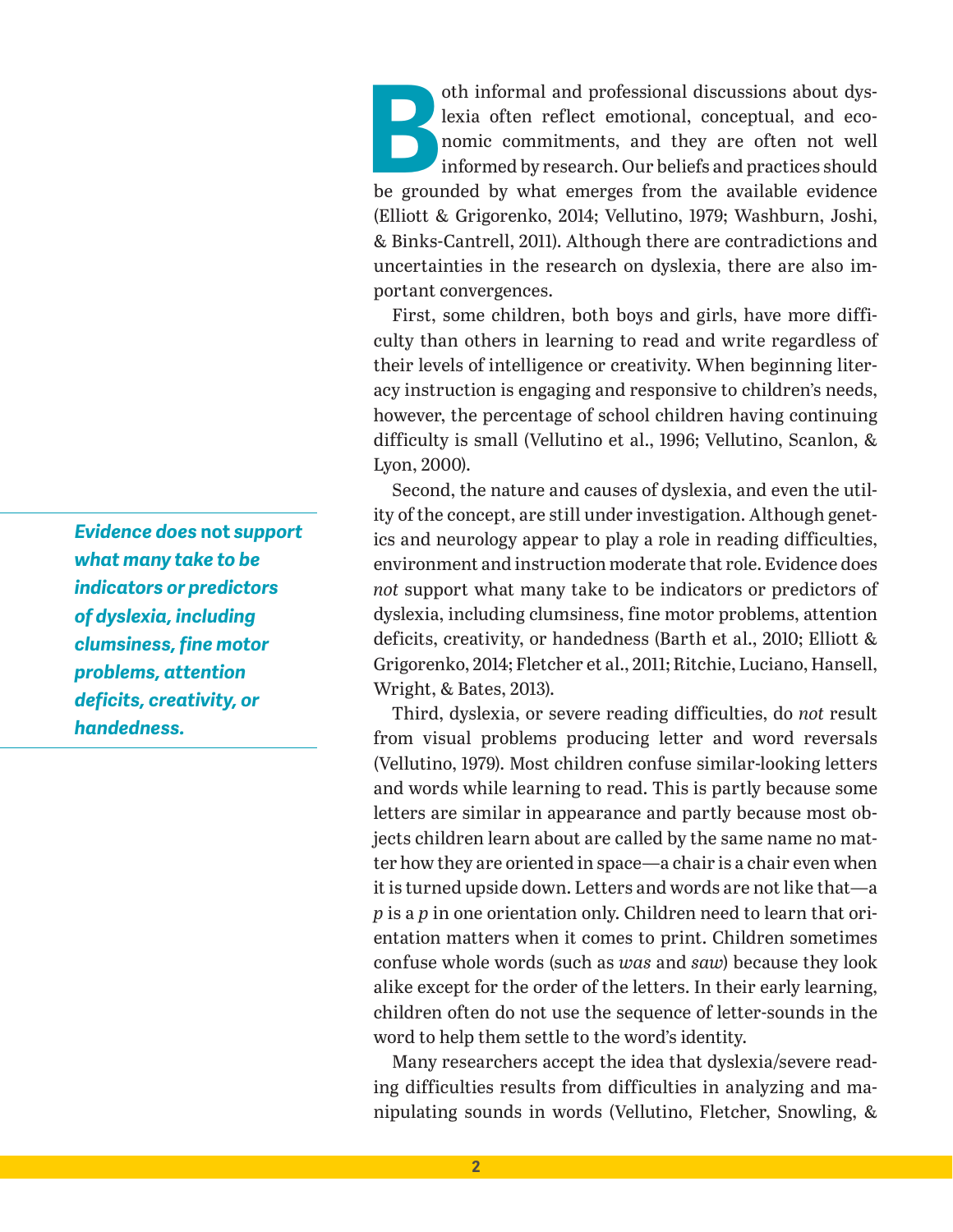Scanlon, 2004). These difficulties, however, do not of themselves allow us to distinguish readers with dyslexia from other readers encountering difficulties, or from younger readers with the same level of reading proficiency. Errors in reading and spelling made by children classified as dyslexic are not reliably different from those of younger children who are not classified as dyslexic. Rather, evidence suggests that readers with similar levels of competence make similar kinds of errors. This does not suggest a greater incidence of dyslexia, but instead that some difficulties in learning to work with sounds are normal.

One disconcerting outcome of the challenges involved in making distinctions is that estimates of the incidence of dyslexia vary widely. In spite of that, research indicates that most students who experience literacy problems in their early years do not ultimately have long-term difficulties when appropriate instruction and intervention are provided. In fact, interventions that are appropriately responsive to individual needs have been shown to reduce the number of children with continuing difficulties in reading to below 2% of the population (Vellutino et al., 2000).

As yet, there is no certifiably best method for teaching children who experience reading difficulty (Mathes et al., 2005). For instance, research does *not* support the common belief that Orton-Gillingham–based approaches are necessary for students classified as dyslexic (Ritchey & Goeke, 2007; Turner, 2008; Vaughn & Linan-Thompson, 2003). Reviews of research focusing solely on decoding interventions have shown either small to moderate or variable effects that rarely persist over time, and little to no effects on more global reading skills. Rather, students classified as dyslexic have varying strengths and challenges, and teaching them is too complex a task for a scripted, one-size-fits-all program (Coyne et al., 2013; Phillips & Smith, 1997; Simmons, 2015). Optimal instruction calls for teachers' professional expertise and responsiveness, and for the freedom to act on the basis of that professionalism.

Some have advocated for an assessment process that determines who should and should not be classified as dyslexic, but this process has been shown to be highly variable across states and districts in the United States, of questionable validity, and too often resulting in empirically unsupported, one-sizefits-all program recommendations. Assessment that gives us

*As yet, there is no certifiably best method for teaching children who experience reading difficulty.*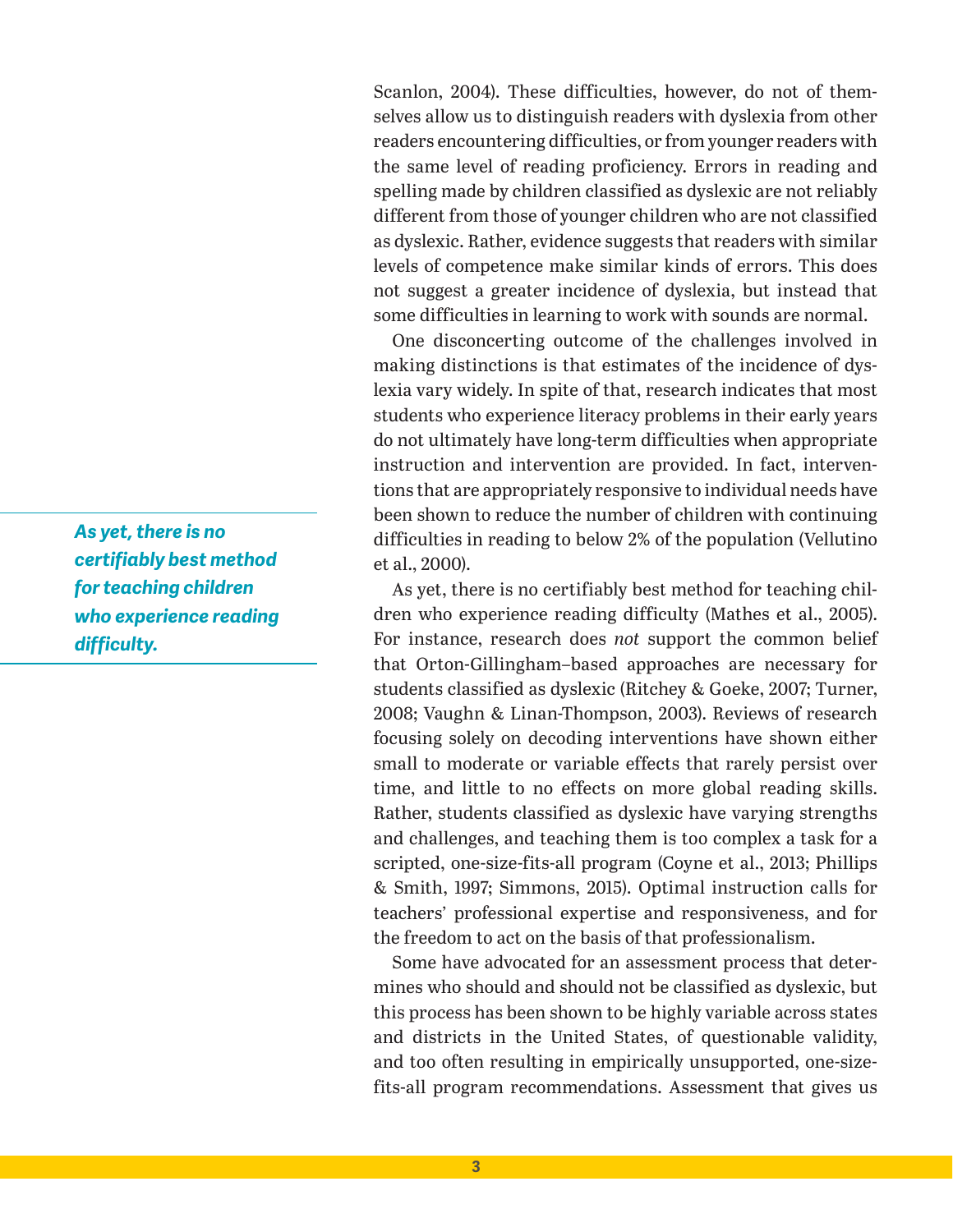data on how to support instruction that is responsive to individuals' needs and comprehensive in scope is more useful in meeting students' needs (Vellutino et al., 2004). So it may be that not using the term *dyslexia* would, on balance, benefit the teaching/learning process: Professionals' attention would be turned away from an arbitrary cut-off point for making decisions about a learner and toward a focus on what that learner is ready to learn and, from there, on to how to provide beneficial instruction.

## **REFERENCES**

- Barth, A.E., Denton, C.A., Stuebing, K.K., Fletcher, J.M., Cirino, P.T., Francis, D.J., & Vaughn, S. (2010). A test of the cerebellar hypothesis of dyslexia in adequate and inadequate responders to reading intervention. *Journal of the Internatio4nal Neuropsychological Society*, *16*(3), 526–536.
- Coyne, M.D., Simmons, D.C., Hagan-Burke, S., Simmons, L.E., Kwok, O.-M., Kim, M., . . . Rawlinson, D.A.M. (2013). Adjusting beginning reading intervention based on student performance: An experimental evaluation. *Exceptional Children*, *80*(1), 25–44.
- Elliott, J.G., & Grigorenko, E.L. (2014). *The dyslexia debate*. New York, NY: Cambridge University Press.
- Fletcher, J.M., Stuebing, K.K., Barth, A.E., Denton, C.A., Cirino, P.T., Francis, D.J., & Vaughn, S. (2011). Cognitive correlates of inadequate response to reading intervention. *School Psychology Review*, *40*(1), 3–22.
- Mathes, P.G., Denton, C.A., Fletcher, J.M., Anthony, J.L., Francis, D.J., & Schatschneider, C. (2005). The effects of theoretically different instruction and student characteristics on the skills of struggling readers. *Reading Research Quarterly*, *40*(2), 148–182. doi:10.1598/ RRQ.40.2.2
- Phillips, G., & Smith, P. (1997). *A third chance to learn: The development and evaluation of specialized interventions for young children experiencing the greatest difficulty in learning to read*. Wellington, NZ: New Zealand Council for Educational Research.
- Ritchey, K.D., & Goeke, J.L. (2007). Orton-Gillingham and Orton-Gillingham-based reading instruction: A review of the literature. *The Journal of Special Education*, *40*(3), 171–183.
- Ritchie, S.J., Luciano, M., Hansell, N.K., Wright, M.J., & Bates, T.C. (2013). The relationship of reading ability to creativity: Positive, not negative associations. *Learning and Individual Differences*, *26*, 171–176.
- Simmons, D. (2015). Instructional engineering principles to frame the future of reading intervention research and practice. *Remedial and Special Education*, *36*(1), 45– 51. doi:10.1177/0741932514555023
- Turner, H.M. (2008). This systematic review empirically documents that the effectiveness of Orton-Gillingham and Orton-Gillingham-based reading instruction remains to be determined. *Evidence-Based Communication Assessment and Intervention*, *2*(2), 67–69.
- Vaughn, S., & Linan-Thompson, S. (2003). What is special about special education for students with learning disabilities? *The Journal of Special Education*, *3*7(3), 140–147.
- Vellutino, F.R. (1979). *Dyslexia: Theory and research*. Cambridge, MA: MIT Press.
- Vellutino, F.R., Fletcher, J.M., Snowling, M.J., & Scanlon, D.M. (2004). Specific reading disability (dyslexia): What have we learned in the past four decades? *Journal of Child Psychology and Psychiatry, and Allied Disciplines*, *45*(1), 2–40.
- Vellutino, F.R., Scanlon, D.M., & Lyon, G.R. (2000). Differentiating between difficult-to-remediate and readily remediated poor readers: More evidence against the IQ-achievement discrepancy definition of reading disability. *Journal of Learning Disabilities*, *33*(3), 223–238.
- Vellutino, F.R., Scanlon, D.M., Sipay, E.R., Small, S.G., Pratt, A., Chen, R., & Denckla, M.B. (1996). Cognitive profiles of difficult-to-remediate and readily remediated poor readers: Early intervention as a vehicle for distinguishing between cognitive and experiential deficits as basic causes of specific reading disability. *Journal of Educational Psychology*, *88*(4), 601–638.
- Washburn, E.K., Joshi, R.M., & Binks-Cantrell, E.S. (2011). Teacher knowledge of basic language concepts and dyslexia. *Dyslexia*, *1*7(2), 165–183.